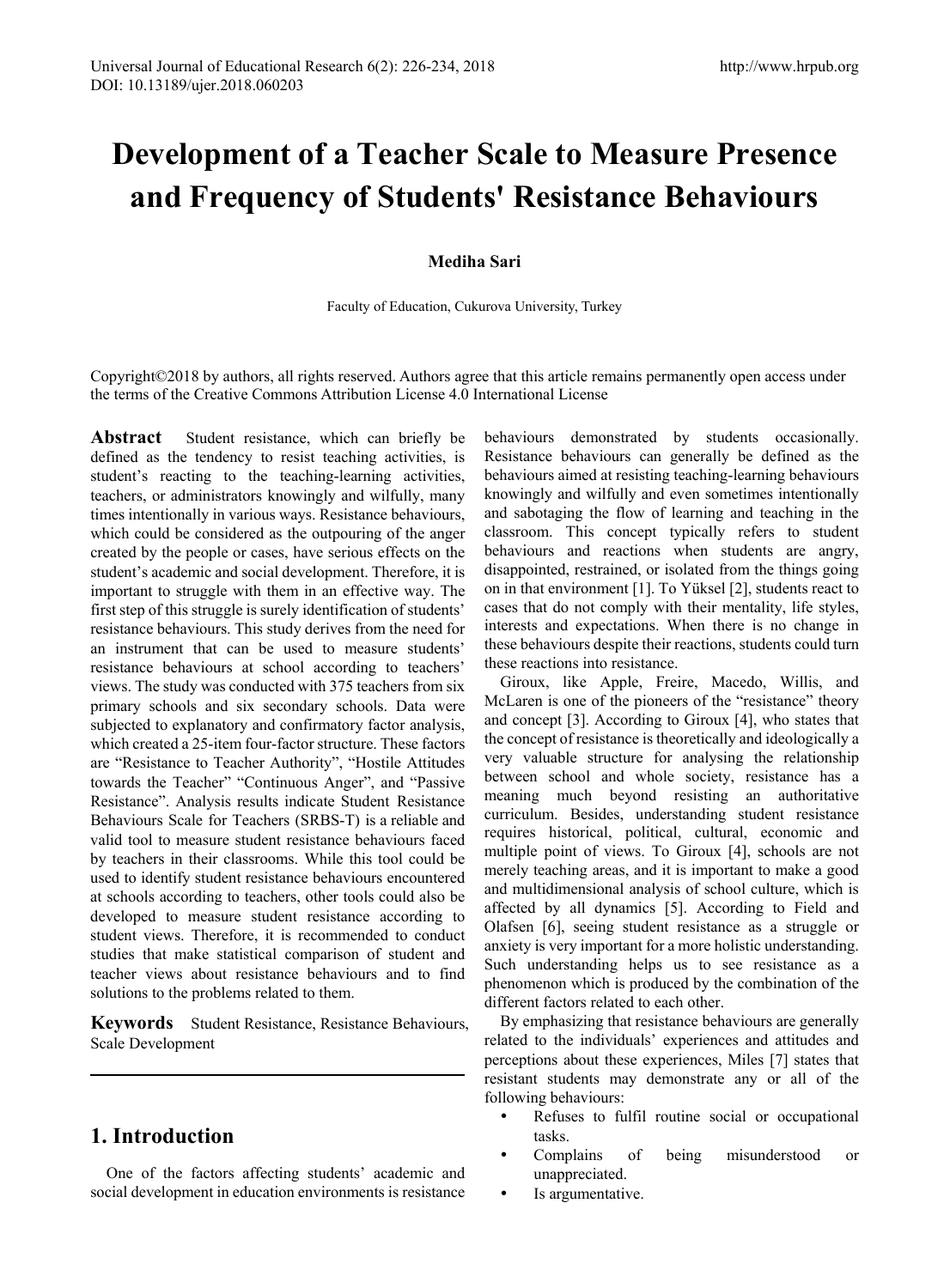- Is sullen.
- Criticizes or disrespects authority
- Expresses resentment towards others
- Displays verbal or physical defiance
- Is pessimistic
- Displays a negative attitude (p.11)

An analysis of these items stated by Miles might indicate that these behaviours are problematic behaviours frequently encountered in classroom environments. In fact, resistance behaviours should not be confused with the problematic behaviours students demonstrate in daily school life. While problematic behaviours are generally spontaneous reactions to various cases, resistance behaviours are purposeful reaction behaviours that are demonstrated knowingly, wilfully, and intentionally. As stated by Yüksel [2], to show a resistant behaviour, the students intentionally plan and repeat this behaviour continuously when it is convenient. For instance, if a student who reacts to his/her teacher about something does not raise hand to answer the question even if s/he knows the answer and avoids communicating with the teacher, this should be considered as resistance behaviour. It is highly important to distinguish resistance behaviours from problematic behaviours so that they can be solved. These kinds of behaviours are students' logical reactions; students might be experiencing feelings of anger and revenge because they think that they are hard done by, isolated, neglected, humiliated, and subject discrimination; their educational needs are not met; and they find the curriculum and /or other teaching practices boring. Resistance behaviours could be demonstrated as an expression of these feelings.

Field and Olafsen [6] report that majority of teachers viewed almost all resistant behaviours demonstrated by students as negative. However, not all resistance behaviours should be perceived negative. There are some studies which classify these behaviours as constructive and destructive resistance behaviours. For instance, Seidel and Tanner [1] state that behaviours against teachers could be addressed as constructive or destructive student behaviours; and constructive resistance behaviours include asking challenging questions, suggesting revisions, helping other students without asking the teacher, and making suggestions to the teacher about his/her development. In other words, behaviours such as asking meaningful questions and questions that ask about the process, working on projects without approval of the teacher, making explanations and revisions about the course materials, and objecting teachers' inappropriate teaching activities and ideas are considered constructive and positive resistance behaviours as they improve and deepen learning [8]). Zhang [9], stating that teachers generally do not like resistance behaviours, emphasizes that student resistance could chance classroom environment dramatically, and even fully disrupt and prevent the lesson.

As it is seen in the studies in the literature, whether it is perceived positive or negative, student resistance behaviours could affect the quality of learning process dramatically. Particularly destructive resistance behaviours might cause serious problems in the learning process not only for students themselves and their friends but also for teachers. Presence of students who constantly resist learning and reject teachers' instruction could decrease the teacher's motivation and job satisfaction, which might affect productivity in a negative way. While Ruggeri-DiLello [10] reported results which indicated the effects of students' resistance behaviours on teacher self-efficacy, Hastings and Bham [11] found that student behaviours significantly predicted teacher burnout. In fact, as stated by Beşdok [12], if the teacher does not enjoy his/her work or feel excited about it, teaching becomes a problematic occupation. Besides, if the teaching process is not made enjoyable both for the teacher and the student, behaviours that might emerge include resistance, low motivation, short attention span, indifference, even anger and getting rid of the system as soon as possible. From this point of view, there seems to be a mutual relationship between teacher motivation and student resistance behaviours. While a cheerful, happy and self-confident teacher creates a positive learning environment by increasing motivation, opposite cases yield negative outcomes [17]. Despite the importance it has, resistance behaviours encountered by teachers seems to be one of the topics neglected in the field. On the other hand, review of the literature indicates that there are no measurement tools available for identifying the existence and frequency of resistance behaviours at schools. This study was designed to meet the need and effort of a measurement tool to identify the existence and frequency of resistance behaviours according to teachers' views.

## **2. Method**

#### **2.1. Research Design**

This study attempts to develop a measurement tool which identifies the existence and frequency of primary and secondary school student resistance behaviours at schools from teachers' views.

#### **2.2. Target Population and the Participants**

Target population of the study was the teachers who worked in primary and secondary schools in the central towns of Adana in the 2016-2017 education year. Six primary and six secondary schools were identified from typical state schools in this target population, using random cluster sampling method. The participants were 375 teachers who worked in these schools and volunteered to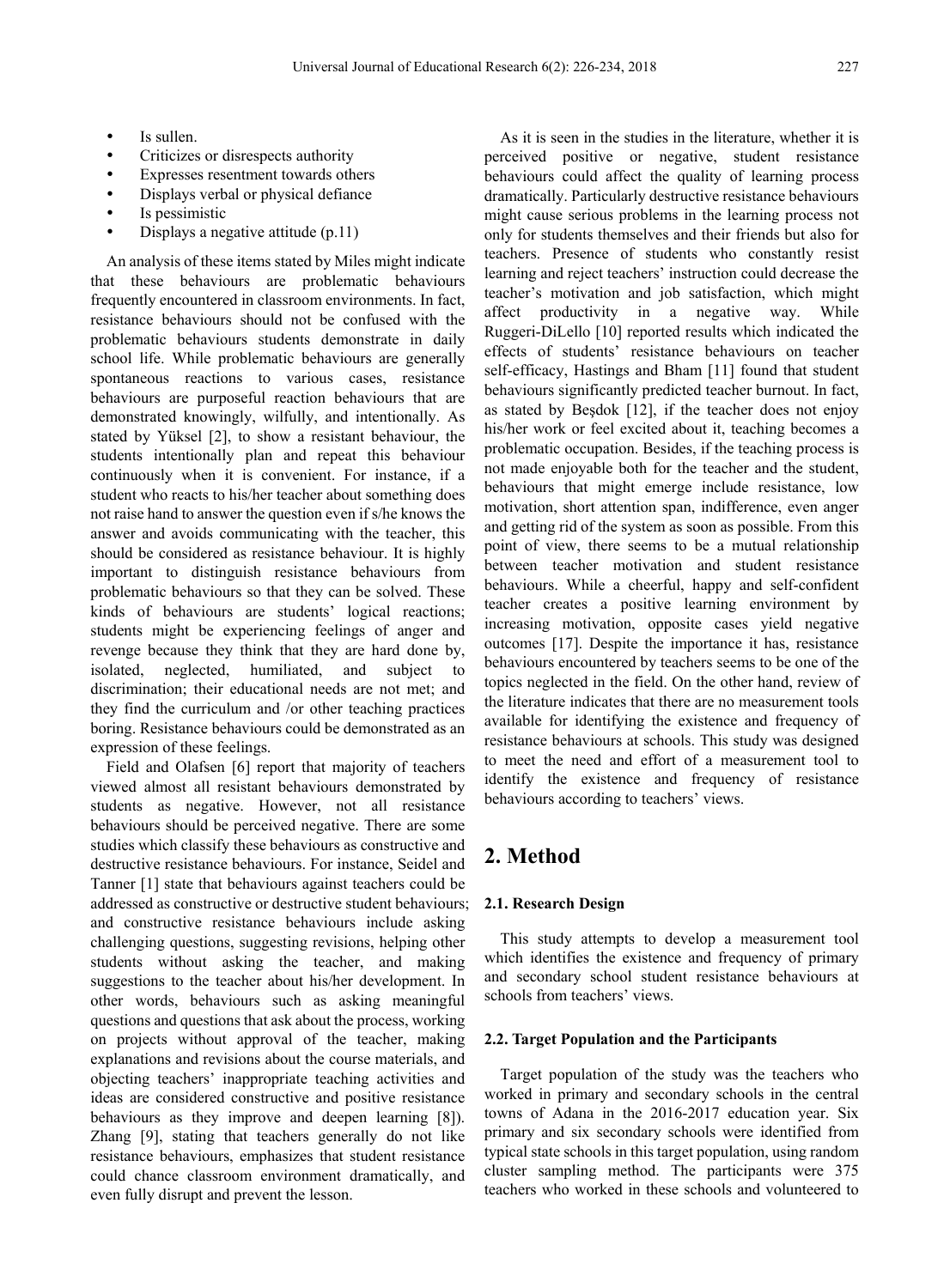participate in the study. Of all the teachers, 183 were primary school teachers, 192 were secondary teachers, 205 were female, and 168 were male. Explanatory factor analysis (EFA) was conducted with the data obtained from 190 teachers. Of these teachers, 117 were primary school teachers, 73 were secondary school teachers; 97 were female, and 93 were male. Confirmatory factor analysis (CFA) for the Student Resistance Behaviours Scale for Teachers (SRBS-T) was performed with data collected from a different sample of 185 teachers. 66 of these teachers in this sample were primary school teachers, 199 were secondary school teachers, 108 were female, and 75 were male.

#### **2.3. Preparation Process for the Student Resistance Behaviours Scale for Teachers (SRBS-T)**

Steps to be followed for a scale development were explained in various sources [14-17]. According to the explanations in these references, development of SRBS started with the literature review and clarification and definition of the concepts. First of all, resistance theory and student resistance definition, and theoretical explanations about these concepts were examined; information was obtained about the definition, features, sources and coping strategies about student resistance behaviours. Following this step, a pool was formed with 63 draft items. This item pool was prepared for expert opinions, and it was examined by six instructors working at Çukurova University Education Faculty Educational Sciences Department and five teachers. Some items were revised in line with their views; five items were totally excluded, and two items were added. As a result of these procedures, the 60-item trial form was tested in terms of language and expression by administering it to 20 teachers, 10 primary school teachers, and 10 secondary school teachers. At the end of this testing, there was no need to exclude any items; only the statements in some items were revised. Data were collected through this 60-item revised scale administered to 375 teachers from 12 schools. These 375 teachers were randomly divided into two groups. The data obtained from 190 teachers were subjected to explanatory factor analysis, and the data obtained from 185 teachers were used for confirmatory factor analysis.

#### **2.4. Analysis of the Data**

For reliability and validity purposes, Cronbach's alpha analysis was performed for reliability; expert opinions were analysed for content validity; and explanatory and confirmatory analysis (EFA and CFA) was performed for construct validity. Besides, arithmetic mean scores and standard deviation values and item-total correlations were analysed.

## **3. Findings**

#### **3.1. Findings Obtained from Explanatory Factor Analysis and Reliability Analyses**

Kaiser-Meyer-Olkin (KMO) coefficient and Barlett Sphericity test results were analysed in order to find out if the data given at the beginning of factor analyses were appropriate for analysis; these values were found to be statistically significant (KMO =  $0.93$ ; Barlett Sphericity test  $\chi^2$  = 3705.317, df = 406, p < 0.01). In addition, skewness and kurtosis coefficients, item-total correlations, communalities, factor loads (min. 40) and differences between the factors loaded to more than one factor (min .20) were analysed. As a result, it was decided that 31 items should be excluded from the scale. These procedures were performed using principal components factor exclusion analysis and orthogonal (varimax) rotation.

Criteria to be used for the identification of the number of total factor include Eigen value, contribution rate to total variance, and scree plot [14-20]. Beside these, having significant and sufficient number of appropriate items could be another criterion. First analysis results showed that the scale included 7 factors that had Eigen value of over 1.00. However, an analysis of the items that were loaded below the factors showed that the last two dimensions had one item in each; and the items in one dimension were loaded above .30 under other factors, too; the loads under two factors were close to each other. Besides, variance rates explained by the last three factors were found to decrease significantly. An analysis of the scree plot obtained in this analysis indicated a significant decline between the third and fifth factors. Büyüköztürk [18] reports that the factor that has high acceleration with low decline in scree plot gives the number of important factor. In this regard, analyses continued after the factor number was decided to be four.

Figure 1 demonstrates the scree plot analysed in these analyses.



**Figure 1.** Scree Plot obtained in EFA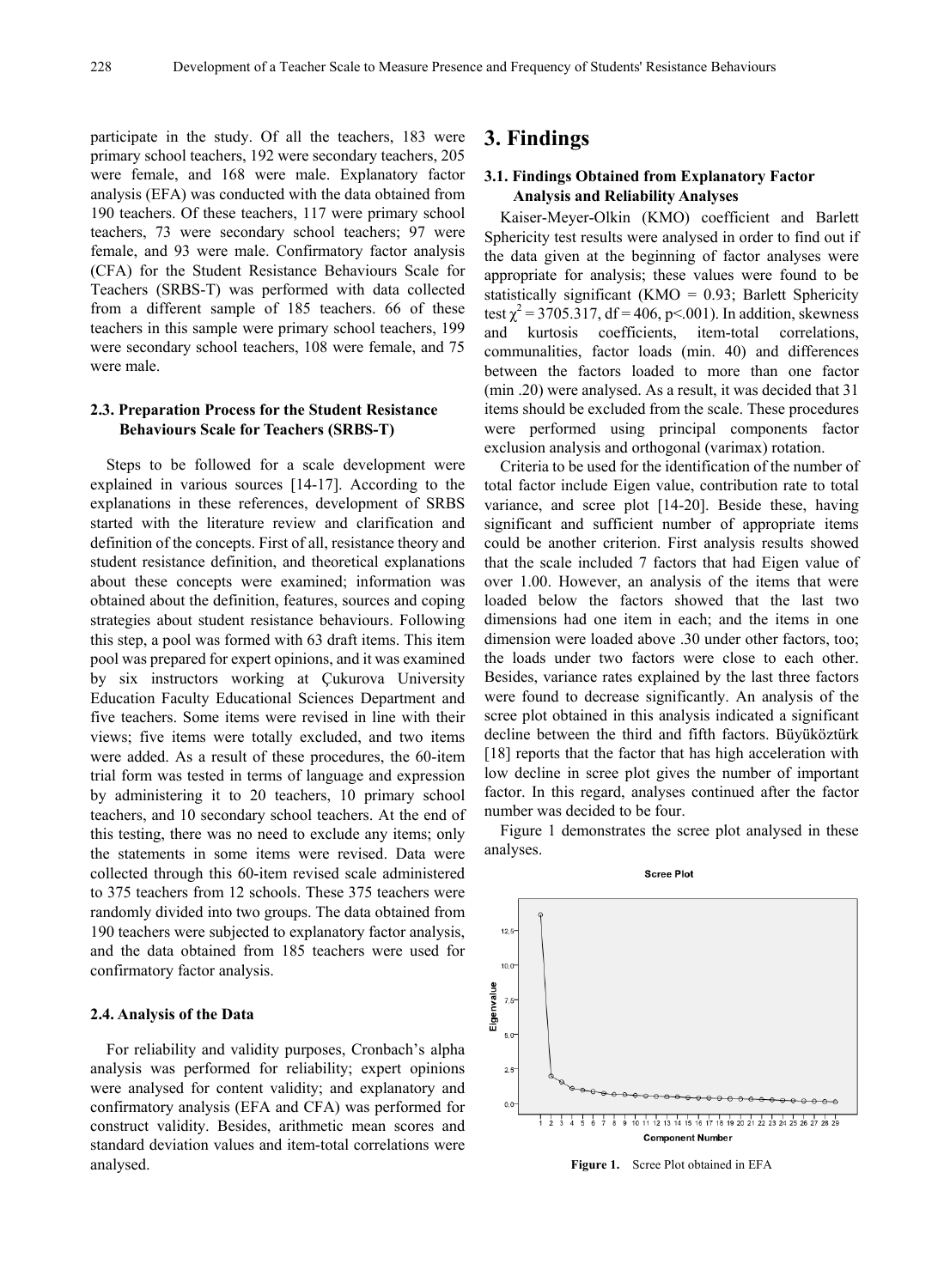The factor analysis resulted in a four factor structure with 29 items reached in six iterations. Table 1 demonstrates factors, factor loads, factor eigenvalues, variance ratios explained by factors and Cronbach's Alpha internal consistency coefficients in explanatory factor analysis and reliability analyses conducted in the study, revised item-total score correlations (r), communalities and arithmetic mean, and standard deviation values of the items.

As it is seen in Table 1, the first factor obtained from the explanatory factor analysis is "Resistance to Teacher Authority", which expresses students' disobedience to the teacher's authority. This factor involves 11 items such as "some students in my school / class do not tolerate being under control, they act as if they are constantly trying to discourage the teacher; they consciously do not bring the necessary materials needed in the class. Factor loads of these items are between .58 and .76; Item-total score

correlations are between .64 and .77; and Cronbach's Alpha internal consistency coefficient is .93.

The second factor of the SRBS is "Hostile Attitudes towards the Teacher" dimension which has 9 items such as "Some students in my school / class show with their behaviours that they do not like their teachers, they constantly criticize the teacher's instruction". Factor loads of the items listed here are between .56- and 76; Item-total score correlations are between .52 and .75. Cronbach's alpha internal consistency coefficient of this factor is .90.

"Continuous anger" is the third factor of SRBS, and it consists of four items such as "Some students in my school/class are always straight-faced, they are always ready for arguments and fights". Factor loads range between .62 and .75, and item-total correlations are between .61 and .78. Cronbach's alpha internal consistency coefficient is .86.

| Old No           | New No         | F1    | F <sub>2</sub> | F3   | F4   | $\mathbf r$ | Communality | Mean | Sd      |  |
|------------------|----------------|-------|----------------|------|------|-------------|-------------|------|---------|--|
| 36               | 1              | .76   |                |      |      | .74         | .71         | 2.65 | 1.12    |  |
| 56*              | $\overline{2}$ | .72   |                |      |      | .72         | .66         | 2.37 | 1.04    |  |
| 35               | 3              | .71   |                |      |      | .64         | .59         | 2.68 | 1.17    |  |
| 38               | $\overline{4}$ | .71   |                |      |      | .77         | .66         | 2.28 | 1.08    |  |
| $57*$            | 5              | .66   | .398           |      |      | .76         | .71         | 2.21 | 1.02    |  |
| 37               | 6              | .64   |                |      |      | .75         | .64         | 2.24 | 1.05    |  |
| $39*$            | $\overline{7}$ | .63   | .384           | .384 |      | .77         | .70         | 2.18 | 1.01    |  |
| 58               | $\,8\,$        | .63   | .426           |      |      | .75         | .66         | 2.15 | .98     |  |
| 34               | 9              | .63   | .377           |      |      | .72         | .60         | 1.84 | .88     |  |
| 52               | 10             | .61   |                | .351 |      | .73         | .60         | 2.27 | 1.06    |  |
| 44               | 11             | .58   |                | .363 |      | .73         | .62         | 2.11 | .99     |  |
| $23*$            | 12             |       | .761           |      |      | .66         | .63         | 1.45 | .74     |  |
| 32               | 13             | .356  | .661           |      |      | .71         | .62         | 1.60 | .76     |  |
| 10               | 14             |       | .659           |      |      | .52         | .53         | 1.41 | .74     |  |
| 60               | 15             | .377  | .654           |      |      | .75         | .65         | 1.74 | $.88\,$ |  |
| 55               | 16             | .395  | .652           |      |      | .67         | .59         | 1.96 | .90     |  |
| 41               | 17             |       | .643           | .354 |      | .72         | .63         | 1.72 | $.88\,$ |  |
| 22               | 18             |       | .624           |      |      | .68         | .56         | 1.75 | .88     |  |
| 50               | 19             |       | .619           |      |      | .68         | .56         | 1.64 | .80     |  |
| 18               | $20\,$         |       | .562           |      |      | .61         | .47         | 1.78 | .89     |  |
| 27               | 21             |       |                | .756 |      | .70         | .72         | 2.06 | .95     |  |
| 29               | $22\,$         |       | .352           | .712 |      | .78         | .76         | 2.10 | .97     |  |
| 28               | 23             |       | .415           | .656 |      | .75         | .72         | 2.01 | .86     |  |
| 26               | 24             | .353  |                | .623 |      | .61         | .60         | 2.40 | 1.00    |  |
| $\sqrt{2}$       | 25             |       |                |      | .762 | .46         | .60         | 2.57 | .89     |  |
| 1                | 26             |       |                |      | .631 | .59         | .55         | 2.39 | .93     |  |
| 3                | 27             |       |                |      | .630 | .43         | .47         | 2.32 | .87     |  |
| 11               | 28             | .498  |                |      | .607 | .69         | .69         | 2.47 | 1.00    |  |
| 12               | 29             | .417  |                |      | .528 | .63         | .61         | 2.31 | 1.08    |  |
| Eigenvalue       |                | 13.62 | 1.98           | 1.55 | 1.10 | Total       |             |      |         |  |
| Variance %       |                | 46.98 | 6.83           | 5.36 | 3.80 |             | 62.97       |      |         |  |
| Cronbach's Alpha |                | .93   | .90            | .86  | .78  | .95         |             |      |         |  |

**Table 1.** EFA and reliability analysis results conducted for SRBS-T

\*These items needed to be excluded from the scale as a result of CFA

r: Item-total correlations

Note: Factor loads less than .30 are not shown on the table for readability

F1: Resistance to Teacher Authority; F2: Hostile Attitudes towards the Teacher; F3: Continuous Anger; F4: Passive Resistance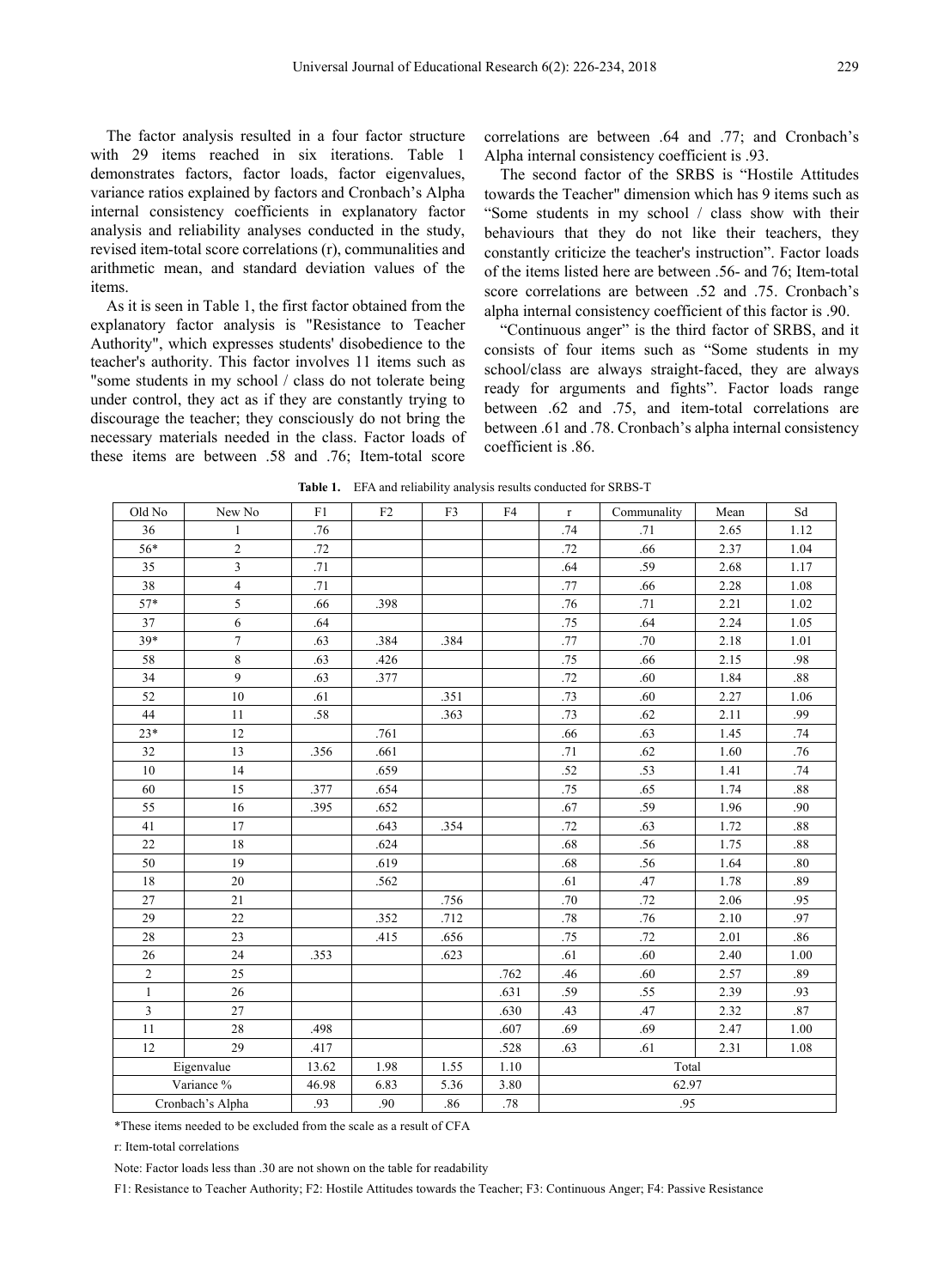The fourth factor of the SRBS is the "Passive Resistance" dimension which includes behaviours such as students' putting distance between their teachers, keeping communication channels closed, and do not care about what is going on in the class. This 5-item factor includes items such as "Some students in my school / class do not want to raise their hand although they know the answer; they knowingly try to avoid the teacher's notice". Factor loads of these five items are between .52 and.76; Item-total correlations are between .46 and .69; and Cronbach's alpha internal consistency coefficient is .78.

Four subscales obtained from the factor analysis explain 62.97% of the total variance. Cronbach's Alpha internal consistency coefficient for the total scale is .95. Guttmann Split Half values were also examined to analyse the stability of the scale or the stability between the two halves. Accordingly, Guttmann split half values were .92 for the first factor, .89 for the second factor, .86 for the third factor, .77 for the fourth factor, and.91 for the whole scale.

The arithmetic mean of the remaining 29 items range between 1.45 and 2.68, and the standard deviations range between .74 and 1.17. An analysis of Table 2 in terms of factor loads indicate that all items have a factor load of over .50, and that they were loaded significantly under the

relevant factors. However, items 11 and 12 under the fourth factor do not meet the rule of "there should be at least .20 differences between the loads under two factors", they were found to load above .40 in the first factor. However, an analysis of the expressions of these two items shows that they are composed of the items "they try to avoid the teachers notice knowingly" and "although they want to learn the topic, they prefer to sit at the back of the class and / or not to attend the lesson"; both items should be under the "Passive Resistance" factor in terms of meaning. Moreover, both items under this factor were loaded.50. On the other hand, there are also some sources indicating that it is sufficient if the difference between the loads under two factors is at least .10 [14,19-20]. In addition, when these two items were excluded from the "passive resistance" factor in the reliability tests, the Cronbach's alpha coefficient of .78 was found to decrease to .59. As a result of all these analyses, it was decided that these two items should remain in the scale and be included in the "passive resistance" subscale.

Table 3 demonstrates correlation matrix and associated arithmetic mean and standard deviation values in relation to Student Resistance Behaviours Scale (SRBS) total scores and subscales.

**Table 2.** Criteria for Goodness-of- fit Indices and Fit Indices obtained in the Study

| <b>Fit Measure</b>                              | Good fit                           | Acceptable fit                              | Values obtained |  |
|-------------------------------------------------|------------------------------------|---------------------------------------------|-----------------|--|
| X2/sd                                           | 0 < X2/df < 2                      | 2 < X2/df < 3                               | 1.50            |  |
| P value                                         | .05< $p \le 1$                     | .01 $\le$ p $\le$ .05                       | .00.            |  |
| RMSEA (Root Mean Square Error of Approximation) | $0<$ RMSEA $\leq$ .05              | $.05<$ RMSEA $\leq .08$                     | .052            |  |
| NFI (Normed Fit Index)                          | $.95 <$ NFI $~1.00$                | $.90<$ NFI $< .95$                          | .97             |  |
| NNFI (Non-Normed Fit Index)                     | .97 <nnfi <math="">\leq1.00</nnfi> | $.95<$ NNFI $< .97$                         | .99             |  |
| SRMR (Standardized Root Mean Square Residual)   | $0 <$ SRMR $\leq 0.05$             | $.05 <$ SRMR $< .10$                        | .046            |  |
| GFI (Goodness of Fit Index)                     | .95 < GFI < 1.00                   | .90 < GFI < 95                              | .85             |  |
| AGFI (Adjusted Goodness of Fit Index)           | $.90<$ AGFI $\leq$ 1.00            | .85 $\leq$ AGFI $\leq$ .90                  | .82             |  |
| CFI (Comparative Fit Index)                     | $.97 \leq$ CFI $\leq 1.00$         | .95 <cfi<.97< td=""><td>.99</td></cfi<.97<> | .99             |  |

Schermelleh-Engel & Moosbrugger, [25].

**Table 3.** Correlation matrix, arithmetic mean and standard deviation values in relation to Student Resistance Behaviours Scale (SRBS) total scores and subscales.

|                                          |         | $\gamma$ |                          | 4       | Mean | Sd  |
|------------------------------------------|---------|----------|--------------------------|---------|------|-----|
| 1. Resistance to Teacher Autonomy        | ۰       |          |                          |         | 2.27 | .82 |
| 2. Hostile Attitudes towards the Teacher | $.73**$ |          |                          |         | 1.67 | .62 |
| 3. Continuous Anger                      | $.72**$ | $.69**$  | $\overline{\phantom{a}}$ |         | 2.14 | .80 |
| 4. Passive Resistance                    | $.64**$ | $.55**$  | $.50**$                  | ۰       | 2.41 | .70 |
| 5. SRBS Total Scores                     | $.94**$ | $.87**$  | $.82**$                  | $.74**$ | 2.09 | .64 |

N= 190, \*\*p<0.01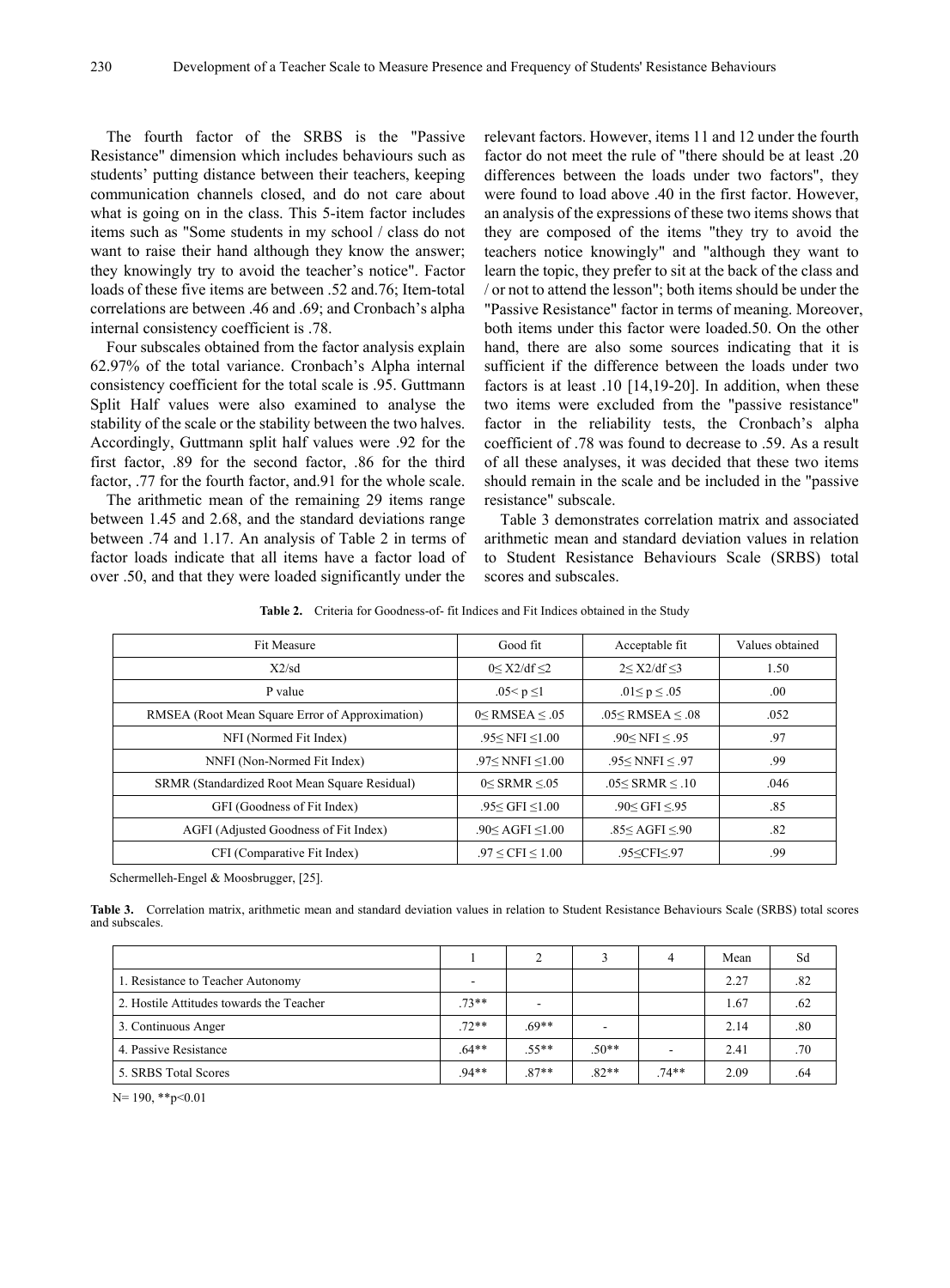As it is shown in Table 3, the four subscales of SRBS-T showed significant relationships with each other and with the total score ( $p \le 0.01$ ). Significant relationships were noted for Resistance to Teacher Authority subscale .73, .72 and .64 respectively with other subscales and.94 with total score; Hostile Attitudes towards the Teacher .69 with Continuous Anger subscale; .55 with Passive Resistance subscale, and .87 with total scores; Passive resistance subscale .50 with Continuous Anger subscale and .82 with total scores. The arithmetic mean values of subscales and total scores of the scale were between 1.67 and 2.41; standard deviations range from .62 to .82.

#### **3.2. Findings Obtained from Confirmatory Factor Analysis**

 $0.49 -$ 

 $0.53$ 

 $0.35<sup>+</sup>$ 

 $0.42<sup>+</sup>$ 

 $0.33$ 

After the exploratory factor analyses were completed, confirmatory factor analyses were performed on the data collected from a different sample of 185 teachers.

 $\mathbf{M}$ 

 $342$ MS

se.

 $M<sub>2</sub>$ 

 $346$ 

In this analysis process, Item number 2 (former no:56), 5 (former no:57), 7 (former no:39) and 12 (former no: 23) needed to be excluded from the scale; and the 25-item model which included the same factors was found to have the best fit indices values ( $\chi^2$ =405.04, df=269, p=.000,  $\chi^2$  $/sd=1.50$ ).

Table 2 demonstrates comparative analysis of fit indices obtained as a result of CFA with values taken as criteria.

An analysis of goodness indices for SRBS-T in Table 2 shows that the criteria indicated in the literature [20, 25-27] were generally met. However, the GFI value, which is recommended to be at least .90, was .85 and AGFI valuewhich is recommended to be at least .85, was .82. As these values are quite close to the acceptable values and as almost all the other fit indices indicated perfect fit, these two values were accepted, indicating that the scale has a good fit. Figure 2 demonstrates the path diagram in relation to this model.



94

 $0.87$ Δ フワ

Ō 89 n 84

٥  $.80$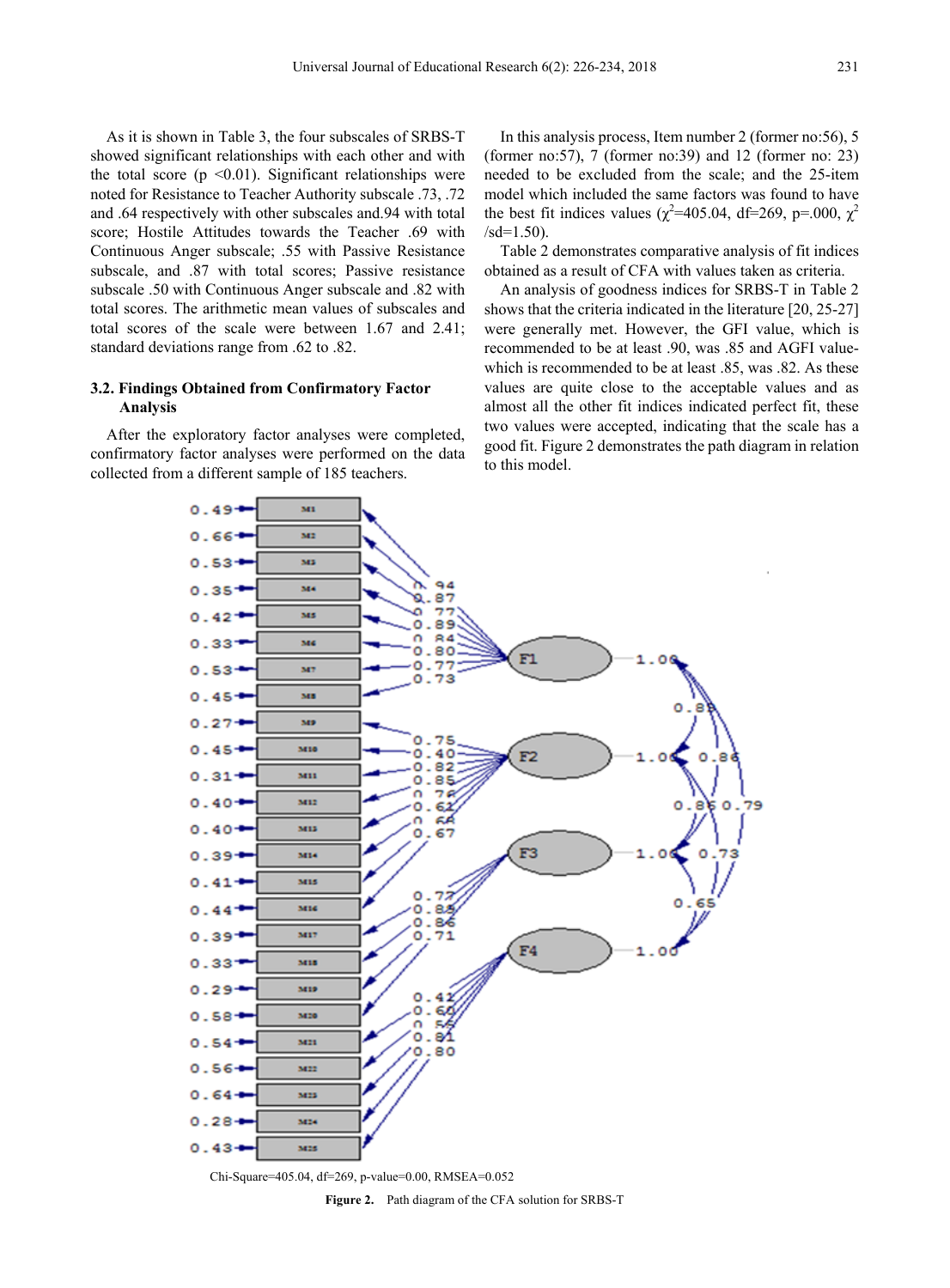After the confirmatory factor analysis was completed, reliability analysis was renewed for the 25-item structure of the four-factor scale. According to this analysis, while Cronbach's alpha internal consistency coefficient for the whole scale was .95, it was .91 for the eight-item "Resistance to Teacher Authority" subscale; .89 for the eight-item "Hostile Attitudes towards the Teacher" subscale, .85 for the four-item "Continuous Anger" subscale, and .79 for the five-item "Passive Resistance" subscale.

Responding and Scoring Student Resistance Behaviours Scale for Teachers (SRBS-T)

SRBS-T is a 5 point Likert type (1. Never; 2. Rarely; 3. Sometimes; 4. Very Often; 5. Always) tool for teachers which can be used for the identification of the existence and frequency of primary and secondary school students' resistance behaviours according to teachers' views. Each of the 25 items in the scale is related to different resistance behaviour, and the teachers were asked to identify the frequency of observing these behaviours at their school. A Sample about teachers' responses is as follows:

| Some students in my school / class:                            | 1. Never |  | 2. Rarely 3. Sometimes 4. Very Often 5. Always |  |
|----------------------------------------------------------------|----------|--|------------------------------------------------|--|
| Do not tolerate being under control                            |          |  |                                                |  |
| Act as if they are constantly trying to discourage the teacher |          |  |                                                |  |

No conversion is required for the items. Higher scores indicate more frequently encountered resistance behaviours in school environments. Scores to be obtained from SRBS-T range between 25 and 125. Scoring based on the subscales indicates that scores range between 8 and 40 in the 8-item "Resistance to Teacher Authority" and "Hostile Attitudes towards the Teacher" subscales, between 4 and 40 in the 4-item "Continuous Anger" subscale, and between 5 and 25 in the 5-item "Passive Resistance" subscale. However, to make it easier to interpret, each scale score can be converted into 1 to 5 scale by dividing it by the number of items covered.

# **4. Discussion, Conclusion and Recommendations**

This study attempts to develop a scale which could be used to identify existence and frequency of resistance behaviours demonstrated by primary and secondary school students in the education environments. A 4-factor, 25-item tool was obtained from the analyses. The factors in the Student Resistance Behaviours Scale included "Resistance to Teacher Autonomy", "Hostile Attitudes towards the Teacher", "Continuous Anger" and "Passive Resistance". These factors are parallel to the resistance behaviour types explained in the studies about student resistance behaviours [7, 8, 28]. The values in the validity and reliability studies of the SRBS-T indicate strong evidence that the scale is appropriate to use. The high total variance value explained in the scales indicates that the concept or structure is well-measured [23]. Sheskin [29] states that factors obtained from this concept show how much it can explain the change in the data. While some researchers indicate that they are looking for at least 70% of the explained variance, there are no certain rules as to how much of the total variance should be explained. The

four factors in SRBS-T explain 62.97% of the total variance. As stated by Sheskin [29], although there are some researchers who claim that the total explained variance should be over 70%, there are also some explanations indicating that over 30% is generally acceptable for Social Studies. For instance, Tavşancıl [16] states that rates between 40% and 60% could be accepted as sufficient for Social Studies. Büyüköztürk [23] states that 30% is considered adequate for one-factor scales in behavioural sciences, but higher ratios are expected for multi-factor scales. In this case, the ratio of variance explained by the SRBS-T is adequate. Thus, this tool is considered to measure the students' resistance behaviours at a satisfactory level.

Factor analysis results showed that the factor loads of all items in four factors were higher than .50. Factor load values indicate the correlation between the variable (item) and factor; and these values are expected to be high. Load values between .30 and .59 are considered to be at moderate level, load values above .60 are considered to be high [20].

An analysis of the explanations in the literature shows that factor loads over .30 are accepted to be adequate [16, 29-30]. All but three factors in SRBS-T were found to be loaded over .60; in other words, the items had strong relationships with the factor they belonged to.

As a result of reliability analysis for SRBS-T, Cronbach's Alpha internal consistency coefficients were found to be between .78 and .93 for the subscales and .95 for the scale total scores. In addition, confirmatory factor analysis was repeated on the data collected from a different sample for confirmatory factor analysis, and the Cronbach's alpha internal consistency coefficient was .95 for the total scale, and ranged between .79 and .91 for the four subscales. These values are above .70, which is indicated adequate in literature [14-19, 31-32]. Based on this evidence, SRBS-T is considered to be a highly reliable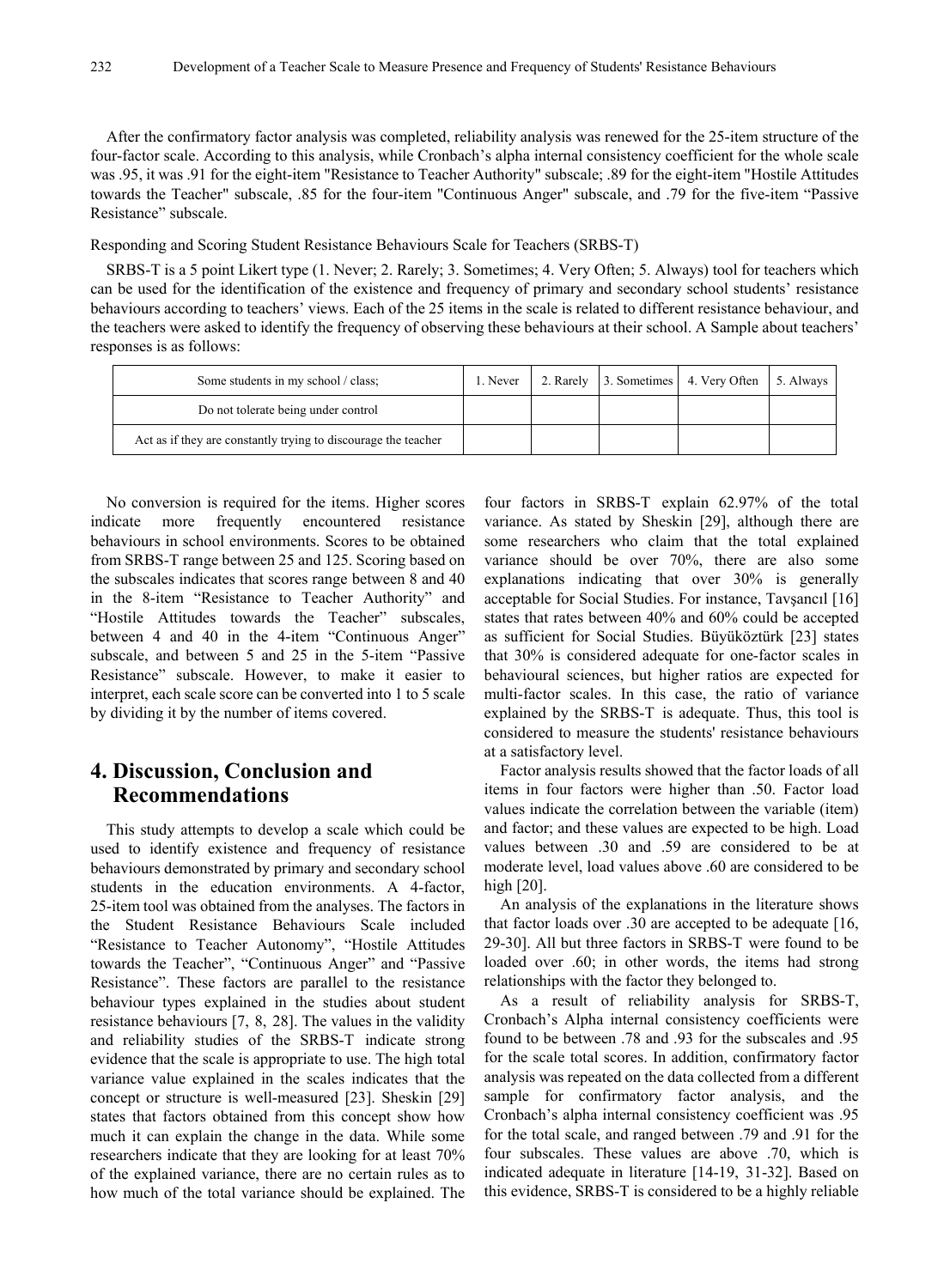tool with high internal consistency. Another indicator of high internal consistency is the high item-total score correlations belonging to the items. Only two out of 25 items in the scale were found to have a total correlation below .50. Büyüköztürk [23] states that items with correlations over .30 have higher distinguishing power. Based on this, all the items in SRBS-T are considered to be appropriate both in terms of distinguishing features and in terms of internal consistency. In conclusion, values obtained from the reliability and validity analyses show that SRBS-T is a valid and reliable tool that can be used in similar studies.

Following recommendations have been made in line with the explanations above;

- Although statistical analyses show that SRBS-T is an appropriate tool to use, it has an important limitation; presence of resistance behaviours, which have internal and subjective features, is assessed by teachers rather than students themselves. Resistance behaviours, the outpouring of internal negative feelings against any component of students' learning process (mainly teacher or education program), are many times planned beforehand and demonstrated. Observable parts of these behaviours by teachers are limited. Therefore, it is recommended that SRBS-T, which is prepared for teachers, should be adapted to students' level.
- Quantitative data collection methods have an important advantage; they enable to obtain generalizable data from large groups. However, in depth and quantitative measurement of resistance behaviours which have highly intensive nature in terms of their intrinsic aspect as well does not seem to be possible by simply applying a questionnaire or scale. For this reason, when using a measurement instrument such as SRBS-T , due to its nature of the issue, the nature of resistance behaviours could be explored in depth and in a more detailed way by gathering qualitative data.
- The SRBS-T developed in this study is for primary and secondary school levels. Considering that each level might demonstrate different resistance behaviours, different scale versions could be developed for primary, secondary, high school, and university levels.
- This study aims to develop a tool. Therefore, only validity and reliability findings are accessed, and it was considered to be adequate. SRBS-T could be used as a data collection tool in other studies, and student resistance behaviours could be investigated in large groups.
- Other variables which might be associated with resistance behaviours in other studies could also be included in the studies, and sources of these behaviours and coping strategies could be investigated together.

## **REFERENCES**

- [1] Seidel, S. B., & Tanner, K. D. (2013). What if students revolt?—Considering Student Resistance: Origins, Options, and Opportunities for Investigation. *CBE—Life Sciences Education, 12*, 586–595.
- [2] Yüksel, S. (2004). Eğitim fakültesi öğrencilerinin öğretme-öğrenme süreçlerine yönelik direnç davranışları [resistance behaviors of education faculty students to teaching and learning process]. Türk Eğitim Bilimleri Degisi, 2(3), 323-340.
- [3] Margolis, M. (2001). *The Hidden Curriculum in Higher Education*. New York: Routledge Falmer.
- [4] Giroux, A. H. (1983). *Theory and Resistance in Education: A Pedagogy for the Opposition.* Massachusetts: Bergin & Garvey Publishers, Inc.
- [5] Giroux H. A. (2001). *Eğitimde kuram ve direniş [Theory and Resistance in Education]* (S. Demiralp, trans.). Ankara: Dost Yayınevi.
- [6] Field, J., C., & Olafson, L., J. (1999). Understanding Resistance in Students at Risk. *Canadian Journal of Education, 24*(1), 70-75.
- [7] Miles, R. D. (2007). *Student resistance in the classroom*. Chapin: YouthLigth, Inc
- [8] Sever, D. (2012). *İlköğretim fen ve teknoloji dersinde araştırma temelli öğrenme yaklaşımının öğrenci dirençlerine etkisi [Effect of Inquiry-based Learning Approach on Student Resistance in a Science and Technology Course]*. Unpublished doctoral dissertation, Anadolu University, Eskişehir, Turkey.
- [9] Zhang, Q. (2011). Teacher Request Politeness: Effects on Student Positive Emotions and Compliance Intention. Human Communication. A Publication of the Pacific and Asian Communication Association, 14(4), 347-356. 10.06.2017
- [10] Ruggeri-DiLello, T. A. (2015). *The relationship between student misbehaviors and teacher self-efficacy.* Unpublished master thesis. California State University, Fullerton, USA.
- [11] Hastings, R. P., & Bham, M. S. (2003). The relationship between student behaviour patterns and teacher burnout. *School Psychology International, 24*(1), 115-127. DOI: 10.1177/0143034303024001905
- [12] Beşdok, D. (2007). Ortaöğretim öğretmenlerinin sınıf yönetiminde karşılaştıkları istenmeyen öğrenci davranışlarını önleyebilme yeterliklerinin değerlendirilmesi (Kayseri ili örneği) [The evolution of the secondary school teachers preventing ability of unexpected student behavıours (A case study in Kayseri)]. Unpublished mater thesis, Erciyes University, Kayseri, Turkey
- [13] Kaşıkçı, S. (2011). Ögrencilerin matematik ögretmenlerini algilama şekilleri ile matematik kaygilari arasindaki ilişkilerin belirlenmesi. [The determination of relationships between secondary school students' perceptions of maths teachers and students' math anxiety. Unpublished mater thesis, Yakın Doğu University, Lefkoşa, Cyprus.